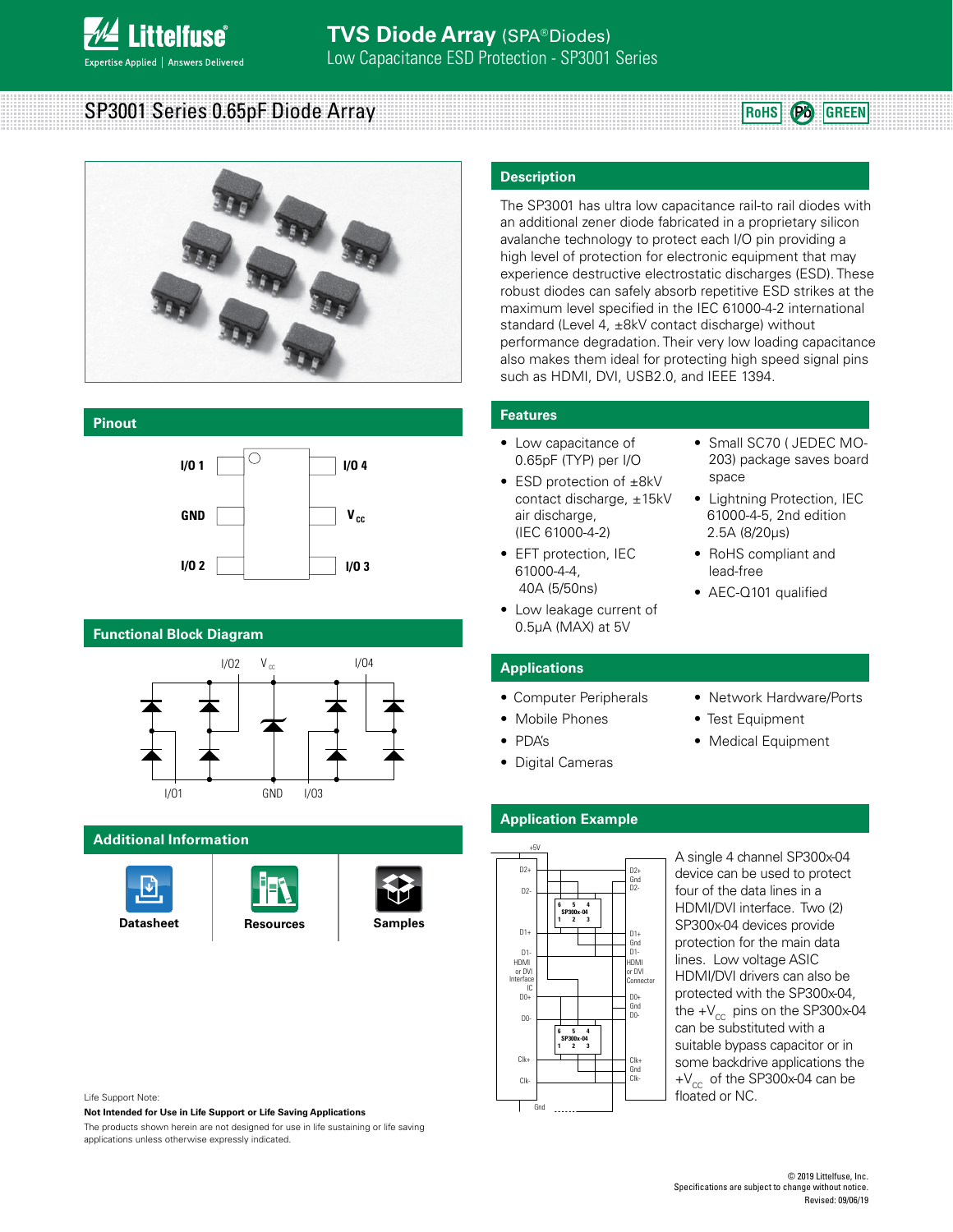| <b>Absolute Maximum Ratings</b> |                                     |              |              |  |  |
|---------------------------------|-------------------------------------|--------------|--------------|--|--|
| <b>Symbol</b>                   | <b>Parameter</b>                    | <b>Value</b> | <b>Units</b> |  |  |
| $\mathsf{I}_{\mathsf{PP}}$      | Peak Current $(t_{0} = 8/20 \mu s)$ | 2.5          | А            |  |  |
| $T_{\text{OP}}$                 | Operating Temperature               | $-40$ to 125 | °C           |  |  |
| STOR                            | Storage Temperature                 | $-55$ to 150 | °C.          |  |  |

**CAUTION:** Stresses above those listed in "Absolute Maximum Ratings" may cause permanent damage to the device. This is a stress only rating and operation of the device at these or any other conditions above those indicated in the operational sections of this specification is not implied.

### **Thermal Information**

| <b>Parameter</b>                               | <b>Rating</b> | <b>Units</b> |
|------------------------------------------------|---------------|--------------|
| Storage Temperature Range                      | $-55$ to 150  | $^{\circ}$ C |
| Maximum Junction Temperature                   | 150           | $\circ$      |
| Maximum Lead Temperature<br>(Soldering 20-40s) | 260           | $^{\circ}$ C |

## **Electrical Characteristics** (Top=25°C)

| ◡                                  |                     |                                                   |            |            |            |              |
|------------------------------------|---------------------|---------------------------------------------------|------------|------------|------------|--------------|
| <b>Parameter</b>                   | <b>Symbol</b>       | <b>Test Conditions</b>                            | <b>Min</b> | <b>Typ</b> | <b>Max</b> | <b>Units</b> |
| Reverse Standoff Voltage           | $V_{RWM}$           | $I_{\rm B} \leq 1 \mu A$                          |            |            | 6          | $\vee$       |
| Reverse Leakage Current            | $L_{\text{EAK}}$    | $V_e = 5V$                                        |            |            | 0.5        | μA           |
| Clamp Voltage <sup>1</sup>         | $V_c$               | $I_{\text{pp}} = 1 \text{A}, t = 8/20 \mu s,$ Fwd |            | 9.5        | 11.0       | $\vee$       |
|                                    |                     | $I_{\rm pp}$ =2A, t <sub>o</sub> =8/20µs, Fwd     |            | 10.6       | 13.0       | $\vee$       |
| ESD Withstand Voltage <sup>1</sup> | $V_{ESD}$           | IEC61000-4-2 (Contact)                            | $\pm 8$    |            |            | kV           |
|                                    |                     | IEC61000-4-2 (Air)                                | ±15        |            |            | kV           |
| Diode Capacitance <sup>1</sup>     | $C_{V0\text{-GND}}$ | Reverse Bias=0V                                   | 0.7        | 0.8        | 0.9        | pF           |
|                                    |                     | Reverse Bias=1.65V                                | 0.55       | 0.65       | 0.75       | pF           |
| Diode Capacitance <sup>1</sup>     | $C_{V0-V0}$         | Reverse Bias=0V                                   |            | 0.35       |            | pF           |

**Note:** 1. Parameter is guaranteed by design and/or device characterization.





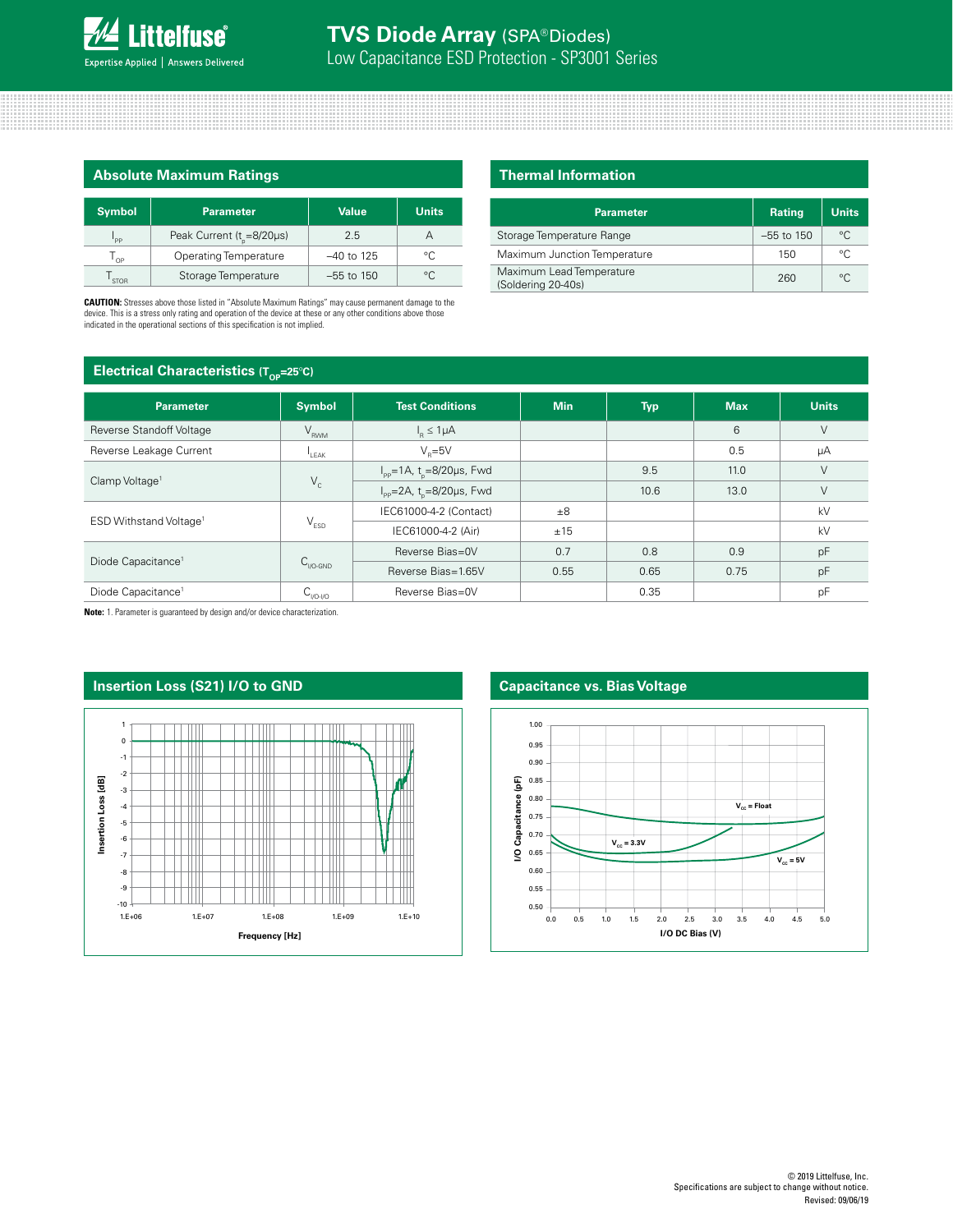

#### **Capacitance vs. Frequency**



# **Product Characteristics**

| <b>Lead Plating</b>        | Matte Tin               |
|----------------------------|-------------------------|
| <b>Lead Material</b>       | Copper Alloy            |
| <b>Lead Coplanarity</b>    | 0.0004 inches (0.102mm) |
| <b>Substitute Material</b> | Silicon                 |
| <b>Body Material</b>       | Molded Epoxy            |
| Flammability               | UL 94 V-0               |

**Notes :** 

1. All dimensions are in millimeters

2. Dimensions include solder plating. 3. Dimensions are exclusive of mold flash & metal burr.

4. Blo is facing up for mold and facing down for trim/form, i.e. reverse trim/form. 5. Package surface matte finish VDI 11-13.

# **Soldering Parameters**

| <b>Reflow Condition</b>                           |                                                                |                    |  |
|---------------------------------------------------|----------------------------------------------------------------|--------------------|--|
|                                                   | Pb - Free assembly                                             |                    |  |
|                                                   | - Temperature Min $(T_{s(min)})$                               | $150^{\circ}$ C    |  |
| <b>Pre Heat</b>                                   | - Temperature Max $(T_{s(max)})$                               | $200^{\circ}$ C    |  |
|                                                   | - Time (min to max) $(t_2)$                                    | $60 - 180$ secs    |  |
|                                                   | Average ramp up rate (Liquidus) Temp (T <sub>1</sub> ) to peak | 3°C/second max     |  |
| $T_{\rm s(max)}$ to $T_{\rm L}$ - Ramp-up Rate    |                                                                | 3°C/second max     |  |
| <b>Reflow</b>                                     | - Temperature $(T_L)$ (Liquidus)                               | $217^{\circ}$ C    |  |
|                                                   | - Temperature (t.)                                             | $60 - 150$ seconds |  |
| Peak Temperature (T <sub>n</sub> )                |                                                                | $260+0/5$ °C       |  |
| Time within 5°C of actual peak Temperature $(tn)$ |                                                                | $20 - 40$ seconds  |  |
| <b>Ramp-down Rate</b>                             |                                                                | 6°C/second max     |  |
| Time 25°C to peak Temperature (T <sub>a</sub> )   |                                                                | 8 minutes Max.     |  |
| Do not exceed                                     |                                                                | $260^{\circ}$ C    |  |